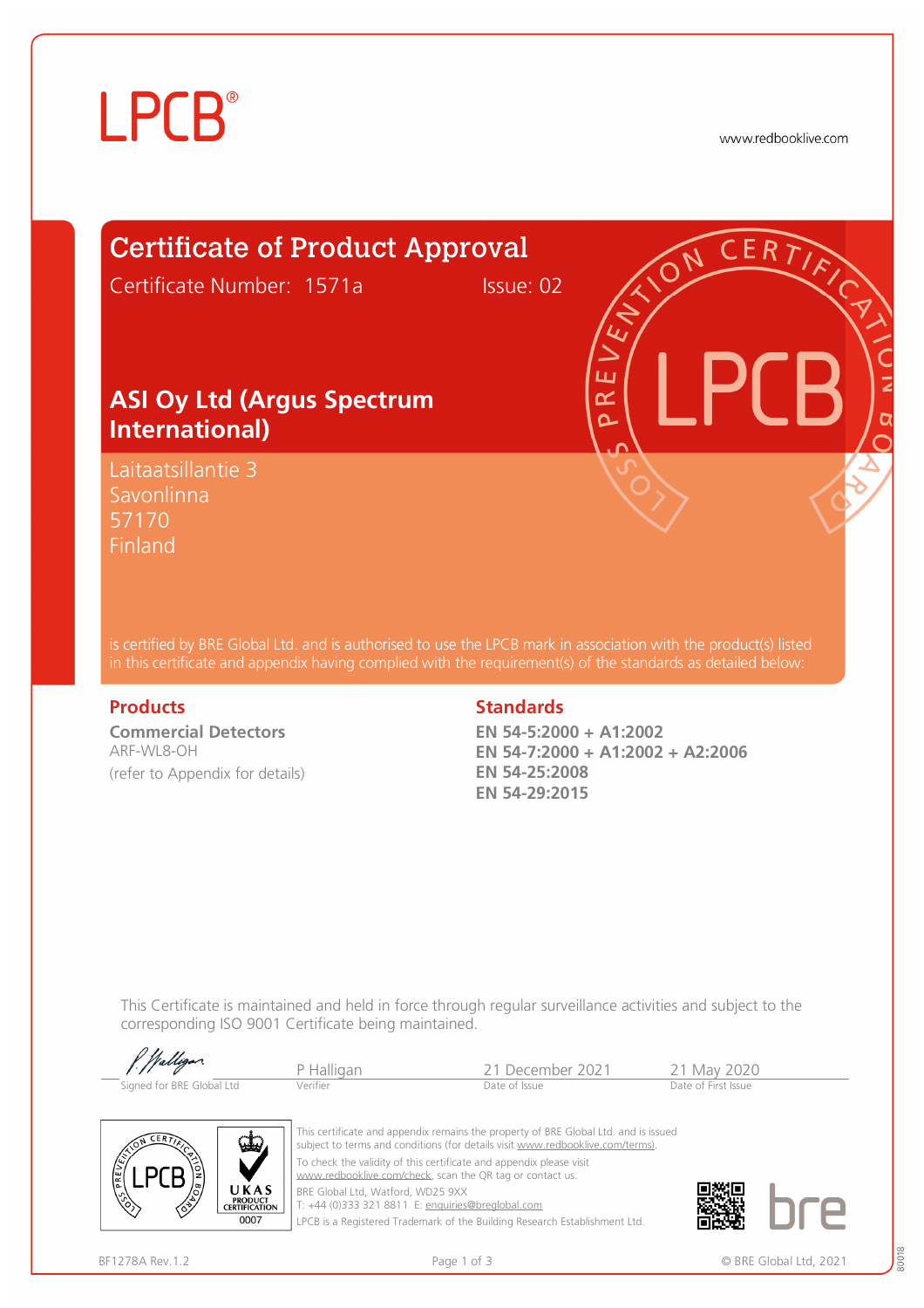# **LPCB**

## Appendix to Certificate No: 1571a Issue: 02 **ASI Oy Ltd (Argus Spectrum International)**

Certified Product Description LPCB Ref.No. ARF-WL8-OH Wireless Multi-Sensor Detector Notes: 1. Meets the requirements of EN 54-5 for the following settings: - Class A1R 2. Approved to EN54-7 at the following sensitivity settings: - High - Normal  $-$  LOW 3. The device must be used with the following batteries only: - Primary – CR123A (3V) - Secondary – CR2032 (3V) 1571a/01

This Certificate is maintained and held in force through regular surveillance activities and subject to the corresponding ISO 9001 Certificate being maintained.

|                           | P Halligan | 21 December 2021                                                                                                                                                                                                                             | 21 May 2020         |  |
|---------------------------|------------|----------------------------------------------------------------------------------------------------------------------------------------------------------------------------------------------------------------------------------------------|---------------------|--|
| Signed for BRE Global Ltd | Verifier   | Date of Issue                                                                                                                                                                                                                                | Date of First Issue |  |
| CERT<br>W.                |            | This certificate and appendix remains the property of BRE Global Ltd. and is issued<br>subject to terms and conditions (for details visit www.redbooklive.com/terms).<br>To check the validity of this certificate and appendix please visit |                     |  |

[www.redbooklive.com/check](http://www.redbooklive.com/check), scan the QR tag or contact us.

BRE Global Ltd, Watford, WD25 9XX

T: +44 (0)333 321 8811 E: [enquiries@breglobal.com](mailto:enquiries@breglobal.com)

LPCB is a Registered Trademark of the Building Research Establishment Ltd.



UKAS **PRODUCT<br>CERTIFICATION** 0007

80018